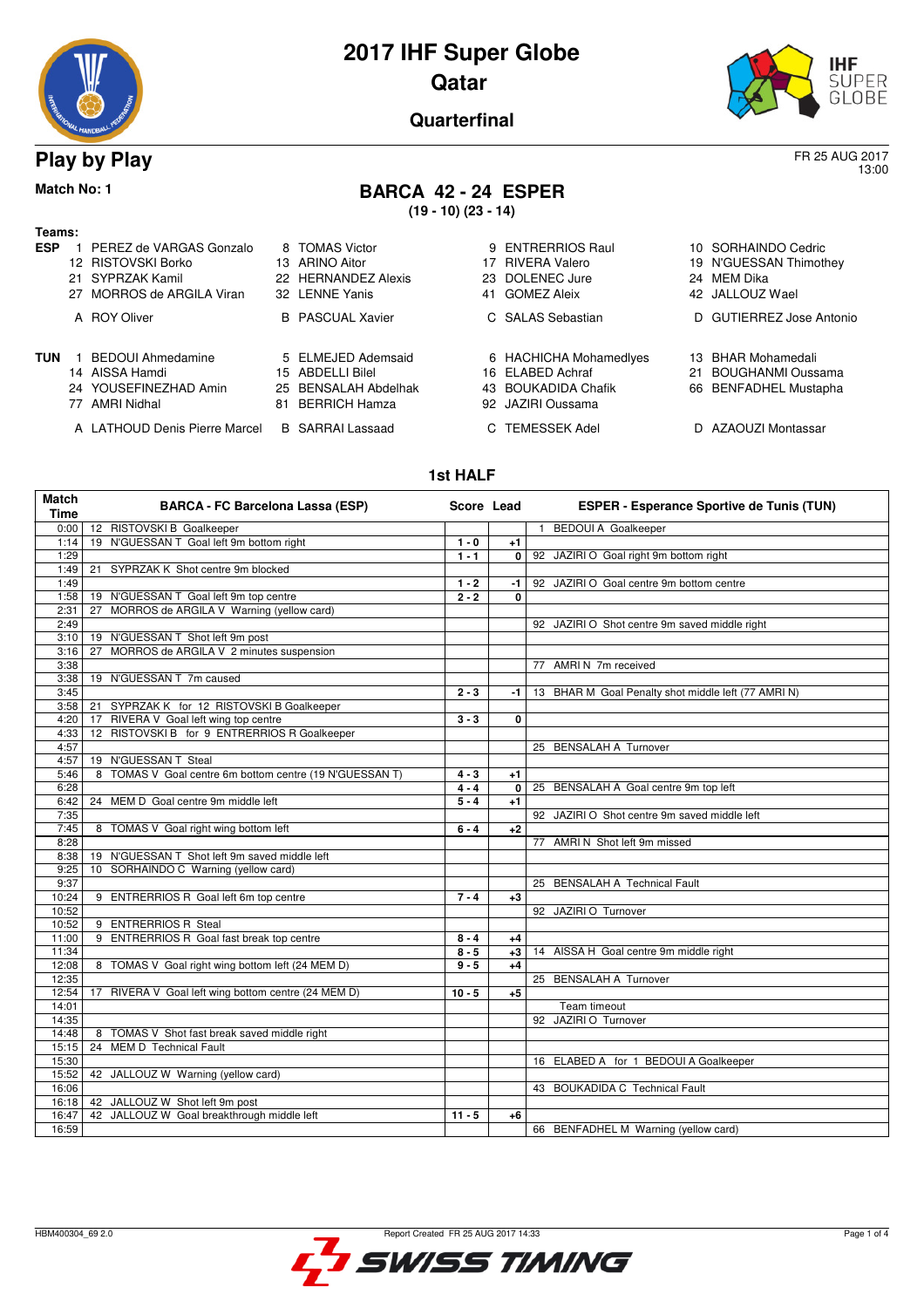



### **Quarterfinal**

13:00

## **BARCA 42 - 24 ESPER**

**(19 - 10) (23 - 14)**

| <b>st HAL</b> |
|---------------|
|---------------|

| <b>Match</b><br>Time | <b>BARCA - FC Barcelona Lassa (ESP)</b>                                       | Score Lead |      | <b>ESPER - Esperance Sportive de Tunis (TUN)</b>            |
|----------------------|-------------------------------------------------------------------------------|------------|------|-------------------------------------------------------------|
| 17:23                |                                                                               |            |      | 77 AMRI N Shot centre 6m saved middle right                 |
| 18:05                | GOMEZ A Goal right wing bottom right (23 DOLENEC J)<br>41                     | $12 - 5$   | $+7$ |                                                             |
| 18:17                | SORHAINDO C 2 minutes suspension<br>10                                        |            |      |                                                             |
| 18:29                |                                                                               | $12 - 6$   | +6   | 92 JAZIRI O Goal right 9m bottom right                      |
| 19:12                | 22 HERNANDEZ A Shot centre 6m saved middle right                              |            |      |                                                             |
| 19:24                |                                                                               |            |      | 66 BENFADHEL M Shot centre 6m missed                        |
| 20:03                |                                                                               |            |      | 92 JAZIRI O 7m caused                                       |
| 20:03                |                                                                               |            |      | 92 JAZIRI O 2 minutes suspension                            |
| 20:03                | 22<br>HERNANDEZ A 7m received                                                 |            |      |                                                             |
| 20:20                | DOLENEC J Penalty shot saved middle left<br>23                                |            |      |                                                             |
| 21:12                |                                                                               |            |      | BOUGHANMI O Shot right 9m blocked<br>21                     |
| 21:24                |                                                                               |            |      | 77 AMRIN Technical Fault                                    |
| 21:52                | 41<br>GOMEZ A Goal right wing middle right (19 N'GUESSAN T)                   | $13 - 6$   | $+7$ |                                                             |
| 22:20                |                                                                               |            |      | 77 AMRIN Turnover                                           |
| 22:20                | SORHAINDO C Steal<br>10 <sup>1</sup>                                          |            |      |                                                             |
| 22:30                | MORROS de ARGILA V Shot fast break saved middle right<br>27                   |            |      |                                                             |
| 22:58                | 19 N'GUESSAN T Goal centre 9m top right                                       | $14 - 6$   | $+8$ |                                                             |
| 23:25                |                                                                               | $14 - 7$   | $+7$ | YOUSEFINEZHAD A Goal left 6m bottom centre<br>24            |
| 23:42                | 22 HERNANDEZ A Shot right 6m saved bottom right                               |            |      |                                                             |
| 23:54                |                                                                               | $14 - 8$   | +6   | BOUGHANMI O Goal fast break bottom left (16 ELABED A)<br>21 |
| 24:21                | 23 DOLENEC J Goal centre 9m bottom right                                      | $15 - 8$   | $+7$ |                                                             |
| 25:10                |                                                                               |            |      | 24 YOUSEFINEZHAD A Shot left 9m blocked                     |
| 25:23                |                                                                               |            |      | 24<br>YOUSEFINEZHAD A Shot left 9m missed                   |
| 25:39                | GOMEZ A Goal right wing bottom right (13 ARINO A)<br>41                       | $16 - 8$   | $+8$ |                                                             |
| 26:42                |                                                                               |            |      | BOUGHANMI O Shot left wing saved middle centre<br>21        |
| 27:16                | GOMEZ A Goal right 6m top centre (23 DOLENEC J)<br>41                         | $17 - 8$   | $+9$ |                                                             |
| 27:49                |                                                                               | $17 - 9$   | $+8$ | 13 BHAR M Goal right wing bottom right (24 YOUSEFINEZHAD A) |
| 28:28                | 22 HERNANDEZ A Shot centre 6m saved middle right                              |            |      |                                                             |
| 28:40                |                                                                               | $17 - 10$  | $+7$ | 13 BHAR M Goal fast break middle right (16 ELABED A)        |
| 29:30                | GOMEZ A Goal right wing bottom centre (23 DOLENEC J)<br>41                    | $18 - 10$  | $+8$ |                                                             |
| 29:57                |                                                                               |            |      | 25 BENSALAH A Turnover                                      |
| 29:57                | <b>ARINO A Steal</b><br>13                                                    |            |      |                                                             |
| 14:59                | MORROS de ARGILA V Goal fast break bottom centre (13 ARINO A)   19 - 10<br>27 |            | +9   |                                                             |

#### **2nd HALF**

| <b>Match</b><br>Time | <b>BARCA - FC Barcelona Lassa (ESP)</b>                    | Score Lead |       | <b>ESPER - Esperance Sportive de Tunis (TUN)</b>     |
|----------------------|------------------------------------------------------------|------------|-------|------------------------------------------------------|
| 30:00                | 12 RISTOVSKI B Goalkeeper                                  |            |       | 16 ELABED A Goalkeeper                               |
| 30:28                |                                                            | $19 - 11$  | $+8$  | 13 BHAR M Goal right wing top centre (25 BENSALAH A) |
| 30:40                | 24 MEM D Shot right 9m blocked                             |            |       |                                                      |
| 31:13                | 42 JALLOUZ W Goal centre 9m top left                       | $20 - 11$  | +9    |                                                      |
| 31:38                |                                                            | $20 - 12$  | $+8$  | AMRI N Goal centre 9m top left<br>77                 |
| 31:41                | SYPRZAK K 2 minutes suspension<br>21                       |            |       |                                                      |
| 32:01                | JALLOUZ W for 12 RISTOVSKI B Goalkeeper<br>42              |            |       |                                                      |
| 32:15                | RISTOVSKI B for 17 RIVERA V Goalkeeper<br>12               |            |       |                                                      |
| 32:19                | TOMAS V Goal right wing bottom left (9 ENTRERRIOS R)<br>8  | $21 - 12$  | +9    |                                                      |
| 32:30                |                                                            |            |       | 25 BENSALAH A Turnover                               |
| 32:30                | MORROS de ARGILA V Steal<br>27                             |            |       |                                                      |
| 32:51                | MORROS de ARGILA V Turnover (FB)<br>27                     |            |       |                                                      |
| 33:00                |                                                            |            |       | 14 AISSA H Technical Fault                           |
| 33:12                | RIVERA V for 12 RISTOVSKI B Goalkeeper<br>17               |            |       |                                                      |
| 33:47                | RISTOVSKI B for 24 MEM D Goalkeeper<br>12                  |            |       |                                                      |
| 33:45                | 22 HERNANDEZ A 7m received                                 |            |       |                                                      |
| 33:45                |                                                            |            |       | 14 AISSA H 7m caused                                 |
| 33:47                | 17 RIVERA V Goal Penalty shot bottom left (22 HERNANDEZ A) | $22 - 12$  | $+10$ |                                                      |
| 34:41                |                                                            | $22 - 13$  | +9    | AMRI N Goal right 9m top left<br>77                  |
| 34:59                | 9 ENTRERRIOS R Shot centre 9m post                         |            |       |                                                      |
| 35:09                |                                                            |            |       | 25 BENSALAH A Turnover                               |
| 35:09                | MORROS de ARGILA V Steal<br>27                             |            |       |                                                      |
| 35:22                | 24 MEM D Goal fast break middle left (9 ENTRERRIOS R)      | $23 - 13$  | $+10$ |                                                      |
| 36:25                |                                                            |            |       | 92 JAZIRI O Shot left 9m missed                      |

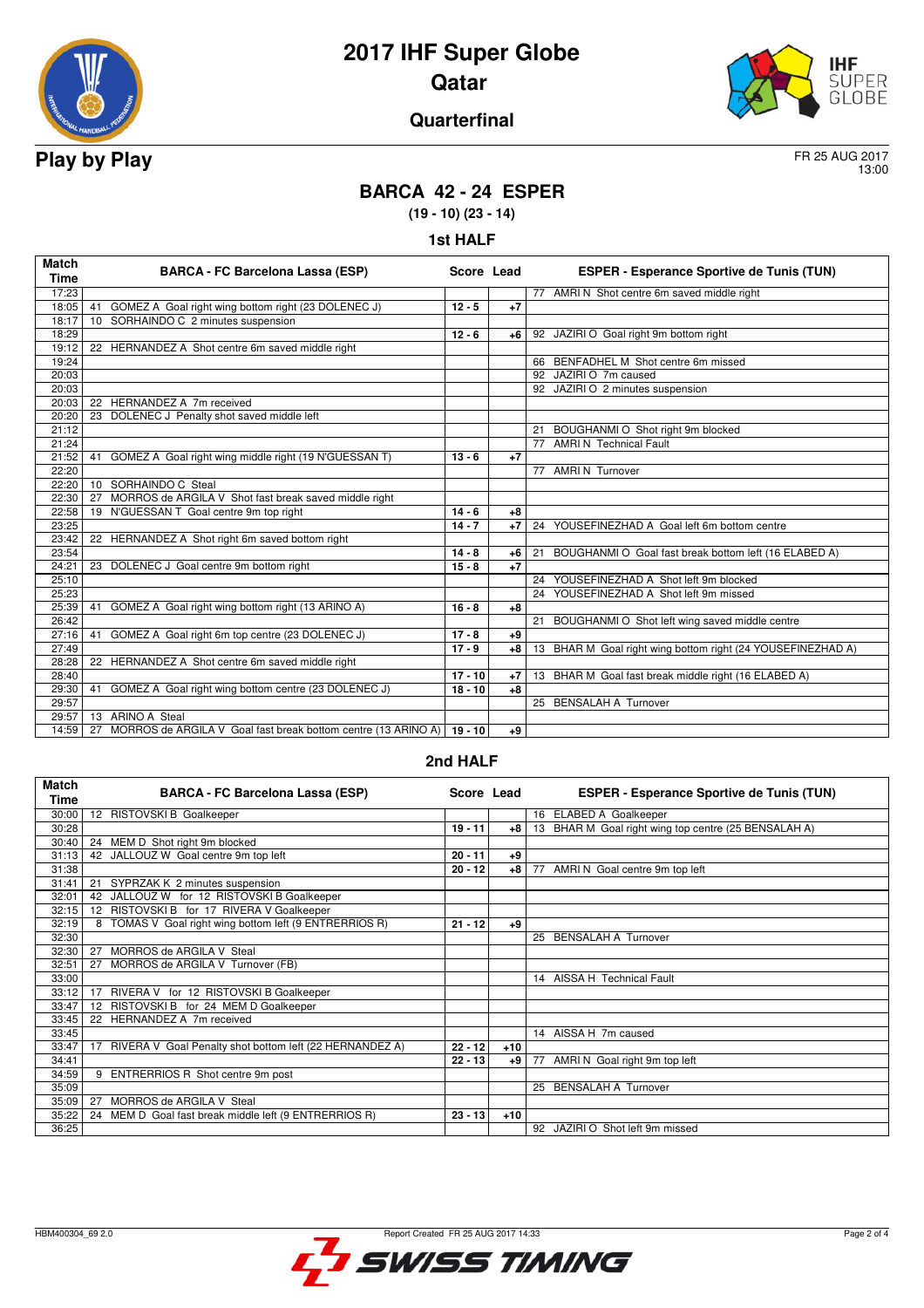



#### **Quarterfinal**

13:00

## **BARCA 42 - 24 ESPER**

**(19 - 10) (23 - 14)**

| Match<br><b>Time</b> | <b>BARCA - FC Barcelona Lassa (ESP)</b>                      | Score Lead |       | <b>ESPER - Esperance Sportive de Tunis (TUN)</b>          |
|----------------------|--------------------------------------------------------------|------------|-------|-----------------------------------------------------------|
| 36:36                | 42 JALLOUZ W Goal left 9m middle right                       | $24 - 13$  | $+11$ |                                                           |
| 37:07                | 22 HERNANDEZ A 2 minutes suspension                          |            |       |                                                           |
| 37:26                |                                                              | $24 - 14$  | $+10$ | 92 JAZIRI O Goal centre 9m top left                       |
| 37:42                | SYPRZAK K for 12 RISTOVSKI B Goalkeeper<br>21                |            |       |                                                           |
| 38:01                | 24 MEM D Turnover                                            |            |       |                                                           |
| 38:07                | 12 RISTOVSKI B for 17 RIVERA V Goalkeeper                    |            |       |                                                           |
| 38:18                |                                                              |            |       | 15 ABDELLI B Turnover                                     |
| 38:18                | 21 SYPRZAK K Steal                                           |            |       |                                                           |
| 38:34                | TOMAS V Goal fast break top left (21 SYPRZAK K)<br>8         | $25 - 14$  | $+11$ |                                                           |
| 38:50                |                                                              |            |       | 14 AISSA H Turnover                                       |
| 38:50                | 27 MORROS de ARGILA V Steal                                  |            |       |                                                           |
| 39:07                | RIVERA V Goal fast break bottom left<br>17                   | $26 - 14$  | $+12$ |                                                           |
| 40:06                |                                                              |            |       | <b>BOUGHANMI O Turnover</b><br>21                         |
| 40:06                | <b>ENTRERRIOS R Steal</b><br>9                               |            |       |                                                           |
| 40:27                | RIVERA V Shot fast break saved middle right<br>17            |            |       |                                                           |
| 40:38                |                                                              | $26 - 15$  | $+11$ | 15 ABDELLI B Goal right 6m bottom right                   |
| 41:14                | 24 MEM D Turnover                                            |            |       | 24 YOUSEFINEZHAD A Goal left 6m top centre (15 ABDELLI B) |
| 41:24<br>41:53       |                                                              | $26 - 16$  | $+10$ | 24 YOUSEFINEZHAD A 2 minutes suspension                   |
| 42:09                | 8 TOMAS V Shot right wing saved middle centre                |            |       |                                                           |
| 42:49                |                                                              |            |       | 13 BHAR M Turnover                                        |
| 42:49                | 19 N'GUESSAN T Steal                                         |            |       |                                                           |
| 43:00                | 8<br>TOMAS V Goal fast break bottom centre (19 N'GUESSAN T)  | $27 - 16$  | $+11$ |                                                           |
| 43:26                |                                                              |            |       | 15 ABDELLI B Technical Fault                              |
| 43:30                | 19 N'GUESSAN T Goal fast break bottom left                   | $28 - 16$  | $+12$ |                                                           |
| 43:59                |                                                              |            |       | 13 BHAR M Shot right 6m saved top centre                  |
| 44:39                | 13 ARINO A Goal left wing middle left (19 N'GUESSAN T)       | $29 - 16$  | $+13$ |                                                           |
| 44:43                |                                                              |            |       | Team timeout                                              |
| 44:43                |                                                              |            |       | 81 BERRICH H for 16 ELABED A Goalkeeper                   |
| 44:57                |                                                              |            |       | BEDOUI A for 81 BERRICH H Goalkeeper<br>$\mathbf{1}$      |
| 45:30                |                                                              |            |       | 77 AMRIN Shot left 9m saved top centre                    |
| 45:39                | GOMEZ A Goal fast break bottom centre (12 RISTOVSKI B)<br>41 | $30 - 16$  | $+14$ |                                                           |
| 46:25                |                                                              | $30 - 17$  | $+13$ | 77 AMRI N Goal left 6m middle right                       |
| 47:06                | 19 N'GUESSAN T Goal centre 9m bottom left                    | $31 - 17$  | $+14$ |                                                           |
| 47:41                |                                                              |            |       | 21 BOUGHANMI O Shot left wing saved bottom left           |
| 47:53                | 19 N'GUESSAN T Goal right 9m middle left                     | $32 - 17$  | $+15$ |                                                           |
| 48:04                |                                                              |            |       | 24 YOUSEFINEZHAD A Turnover                               |
| 48:04                | 19 N'GUESSAN T Steal                                         |            |       |                                                           |
| 48:12                | 13 ARINO A Goal fast break middle left (19 N'GUESSAN T)      | $33 - 17$  | $+16$ |                                                           |
| 48:48                | 13 ARINO A Goal fast break middle left (21 SYPRZAK K)        |            |       | 77 AMRI N Shot left 6m saved bottom centre                |
| 49:04<br>49:23       |                                                              | $34 - 17$  | $+17$ | 15 ABDELLI B Shot right 9m saved bottom left              |
| 49:32                | 13 ARINO A Goal fast break middle left (41 GOMEZ A)          | $35 - 17$  | $+18$ |                                                           |
| 50:08                |                                                              | $35 - 18$  | $+17$ | 24 YOUSEFINEZHAD A Goal centre 9m bottom centre           |
| 50:46                | 42 JALLOUZ W Shot centre 9m saved middle left                |            |       |                                                           |
| 51:16                | 23 DOLENEC J 2 minutes suspension                            |            |       |                                                           |
| 51:29                |                                                              | $35 - 19$  | $+16$ | 77 AMRI N Goal centre 6m top right                        |
| 51:43                | 24 MEM D for 12 RISTOVSKI B Goalkeeper                       |            |       |                                                           |
| 52:11                | 12 RISTOVSKI B for 13 ARINO A Goalkeeper                     |            |       |                                                           |
| 52:09                | 9 ENTRERRIOS R Goal right 9m top left                        | $36 - 19$  | $+17$ |                                                           |
| 52:33                |                                                              |            |       | 24 YOUSEFINEZHAD A Turnover                               |
| 52:45                | ENTRERRIOS R for 12 RISTOVSKI B Goalkeeper<br>9              |            |       |                                                           |
| 53:20                | RISTOVSKI B for 13 ARINO A Goalkeeper<br>12                  |            |       |                                                           |
| 53:15                | ENTRERRIOS R Shot right 6m saved top centre<br>9             |            |       |                                                           |
| 53:27                |                                                              | $36 - 20$  | +16   | 13 BHAR M Goal right wing top centre (24 YOUSEFINEZHAD A) |
| 54:05                | 42 JALLOUZ W Goal right 9m middle right                      | $37 - 20$  | $+17$ |                                                           |
| 54:38                |                                                              | $37 - 21$  | $+16$ | 15 ABDELLI B Goal centre 9m top right                     |
| 54:54                | JALLOUZ W Shot right 9m saved bottom centre<br>42            |            |       |                                                           |
| 55:08                |                                                              | $37 - 22$  | $+15$ | 21<br>BOUGHANMI O Goal fast break top centre (77 AMRI N)  |
| 55:35                | SYPRZAK K Goal centre 6m middle left (13 ARINO A)<br>21      | $38 - 22$  | $+16$ |                                                           |
| 56:03                |                                                              | $38 - 23$  | $+15$ | HACHICHA M Goal centre 6m top centre (15 ABDELLI B)<br>6  |
| 56:37                | 13 ARINO A Goal left wing top left (42 JALLOUZ W)            | 39 - 23    | $+16$ |                                                           |
| 57:04                |                                                              | $39 - 24$  | $+15$ | 77 AMRI N Goal right 6m top right (21 BOUGHANMI O)        |